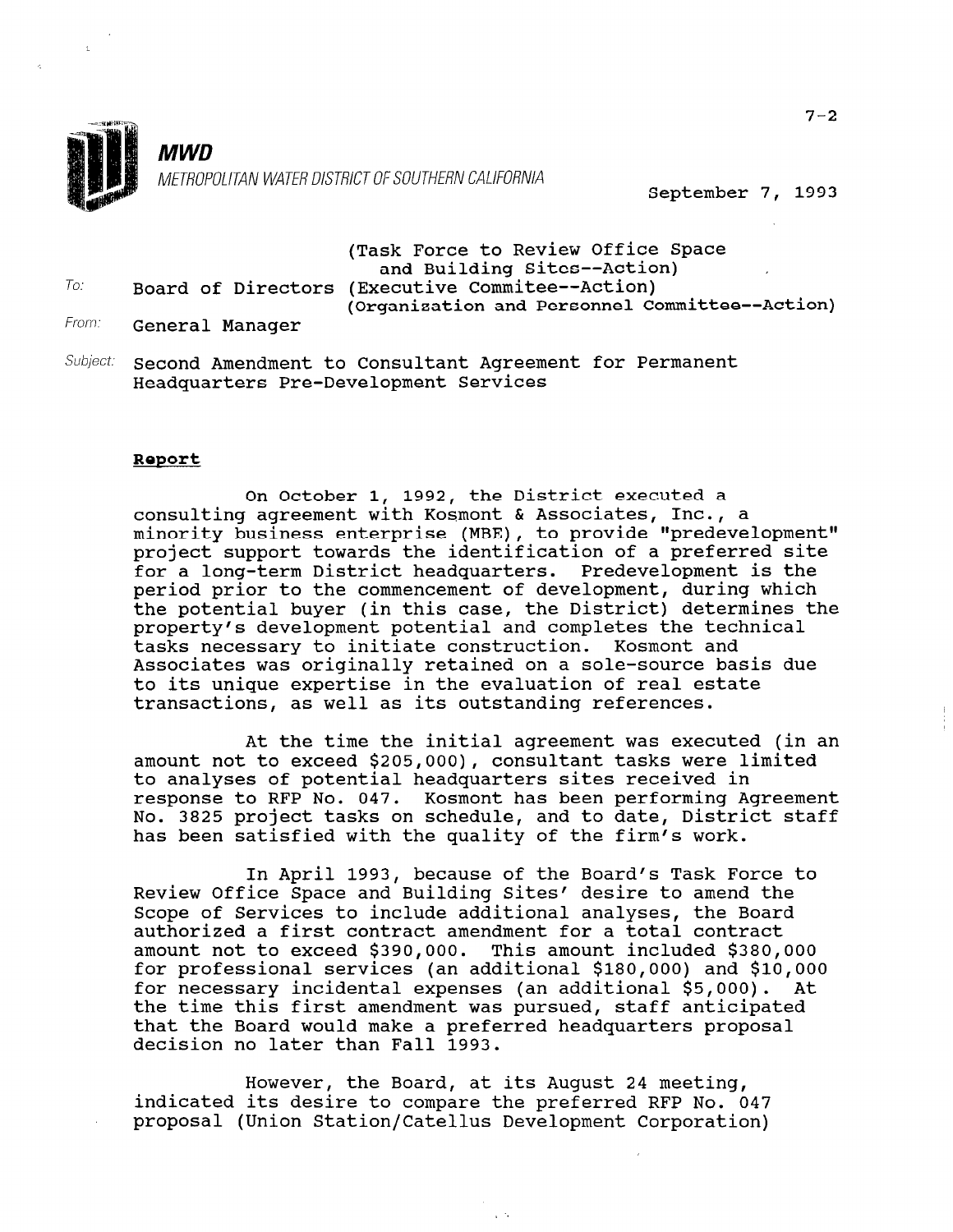against an existing Downtown Los Angeles building (Times-Mirror Square), one redevelopment scheme for the District's 1111 Sunset Boulevard Site (Scheme M) and a suburban site (Districtowned property at Arrow Highway, in the City of LaVerne). At the August meeting, the Board directed staff to conduct these analyses within 60 days and report findings to the Board at its November 1993 meeting. Without a second contract amendment however, the funds in Agreement No. 3825 will not be sufficient to cover the costs of these additional tasks (see Scope of Services, Exhibit A).

Because of the extended schedule and the Board's request that staff evaluate this added information, it is necessary to again amend Kosmont & Associates' original scope of services (Second Amendment) and increase the total amount of the firm's existing agreement with the District. Staff proposes amending Agreement No. 3825 to authorize payment for additional services and expenses in an amount not to exceed \$160,000, for a total contract amount of \$550,000. This additional \$160,000 includes \$155,000 for professional services fees and \$5,000 for incidental expenses.

Reasons justifying an amended agreement include:

Kosmont & Associates, as the RFP No. 047 evaluation coordinator, has extensive knowledge of all aspects of the project. A new consulting firm would need to undergo a substantial learning curve to duplicate the level of project support currently provided by Kosmont & Associates, and would not be able to complete the work within the 60-day timeframe established by the Board;

. Retention of a new consultant would result in significant schedule slippage. As RFP No. 047 respondents have expended considerable sums of money, the District should be sensitive to the negative public perception which will result from another lengthy deferral of the decision process. Also, to achieve maximum cost efficiencies, other space achieve maximum cost efficiencies, other space decisions, including, but not limited to the interim location of the data center and the printshop, cannot be made until the permanent Headquarters issue is resolved:

. Kosmont is a small, locally-based business (approved to a small, locally-pased business), which has MBE (approximately 15 employees), which has MBE certification. Amendment of the existing Kosmont agreement would contribute to the achievement of the District's MBE goal.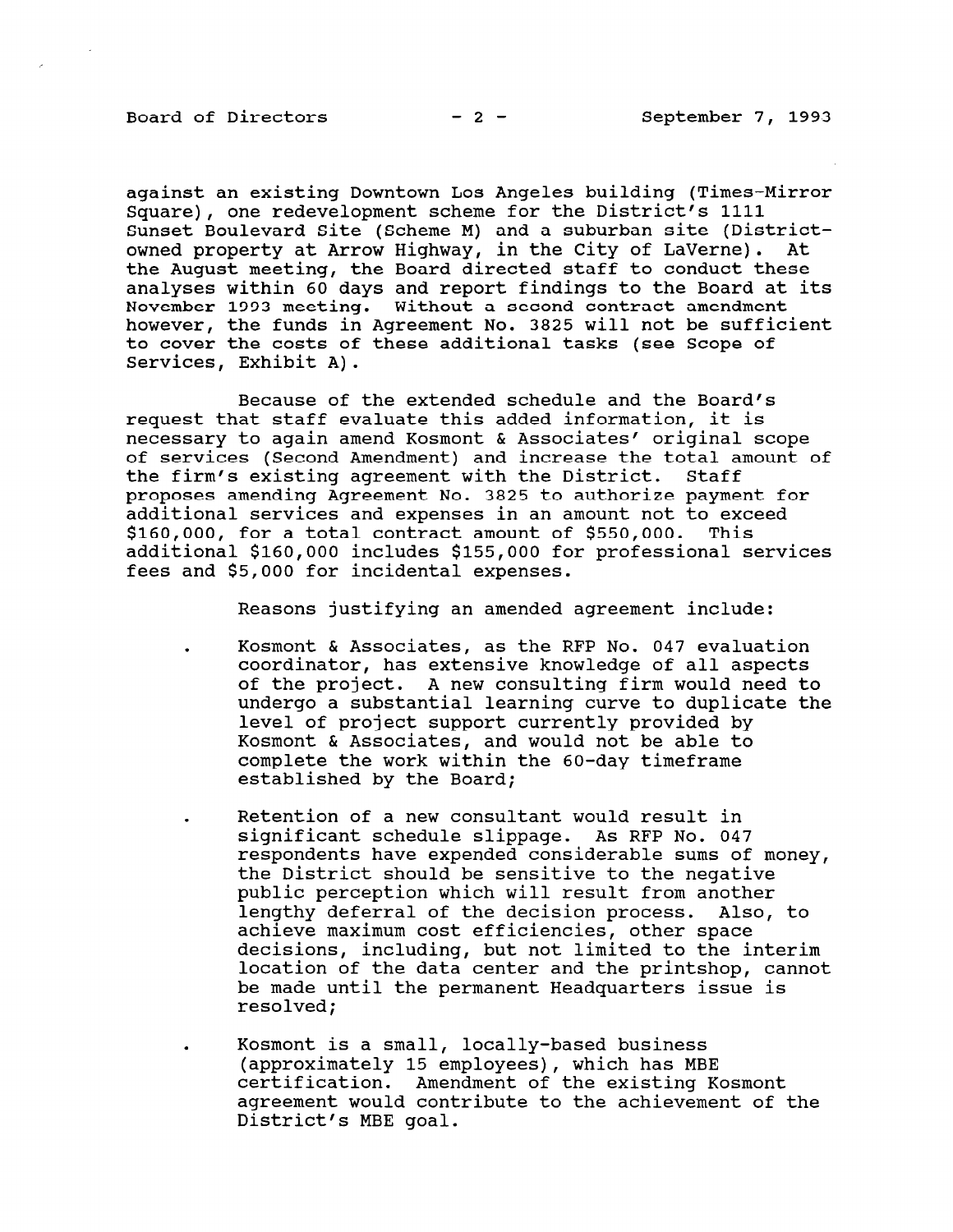Board of Directors  $-3$  - September 7, 1993

The proposed level of funding will provide the resources for staff to direct Kosmont & Associates to complete the tasks designated by the Board within the 60-day timeframe for a November 1993 Board presentation. As part of Kosmont & Associates' initial agreement, staff had negotiated discount rates from the firm's standard fees, which were continued under the first contract amendment (Attachment B). To further control project costs, Kosmont & Associates will no longer be compensated at hourly rates, and staff has negotiated a fixedprice fee of \$155,000 for all professional services (Exhibit C) as defined within the revised Scope of Services (Exhibit A).

It is important to note that staff has structured the Agreement with Kosmont & Associates so that the firm will receive no commission upon the closure of a real estate transaction. This compensation strategy, in addition to the conflict-of-interest statement approved by the Staff Evaluation Team (for RFP No. 047) and on-file with the Administrative Services Division, provides the District with assurances that Kosmont will conduct thorough due diligence investigations. Under these conditions, the firm has no financial incentive to a) fail to pursue all reasonable avenues of investigation regarding entitlement and developer capitalization; b) withhold pertinent data which could be damaging to specific proposals under consideration; and c) close a real estate transaction with any particular developer. This compensation arrangement will continue under the amended agreement.

The action proposed herein is categorically exempt from the California Environmental Quality Act.

#### Board Committee Assignments

This letter is referred for action to:

The Task Force to Review Office Space and Building Sites, as the Task Force is directing staff and consultants in the evaluation of potential long-term headquarters sites.

The Executive Committee, as the Task Force to Review THE EXECULTVE COMMITTEE, AS THE IASK FOLCE CO direct space and building sites was formed at the specific direction of the Board Chairman, and reports directly to your Chair.

The Organization and Personnel Committee, pursuant to The Organization and Personnel Committee, pursu Sections 2481(g) of Metropolitan's Administrative Code to study, advise, and make recommendations with regard to the terms and conditions of employment of all consultants, advisors and special counsel.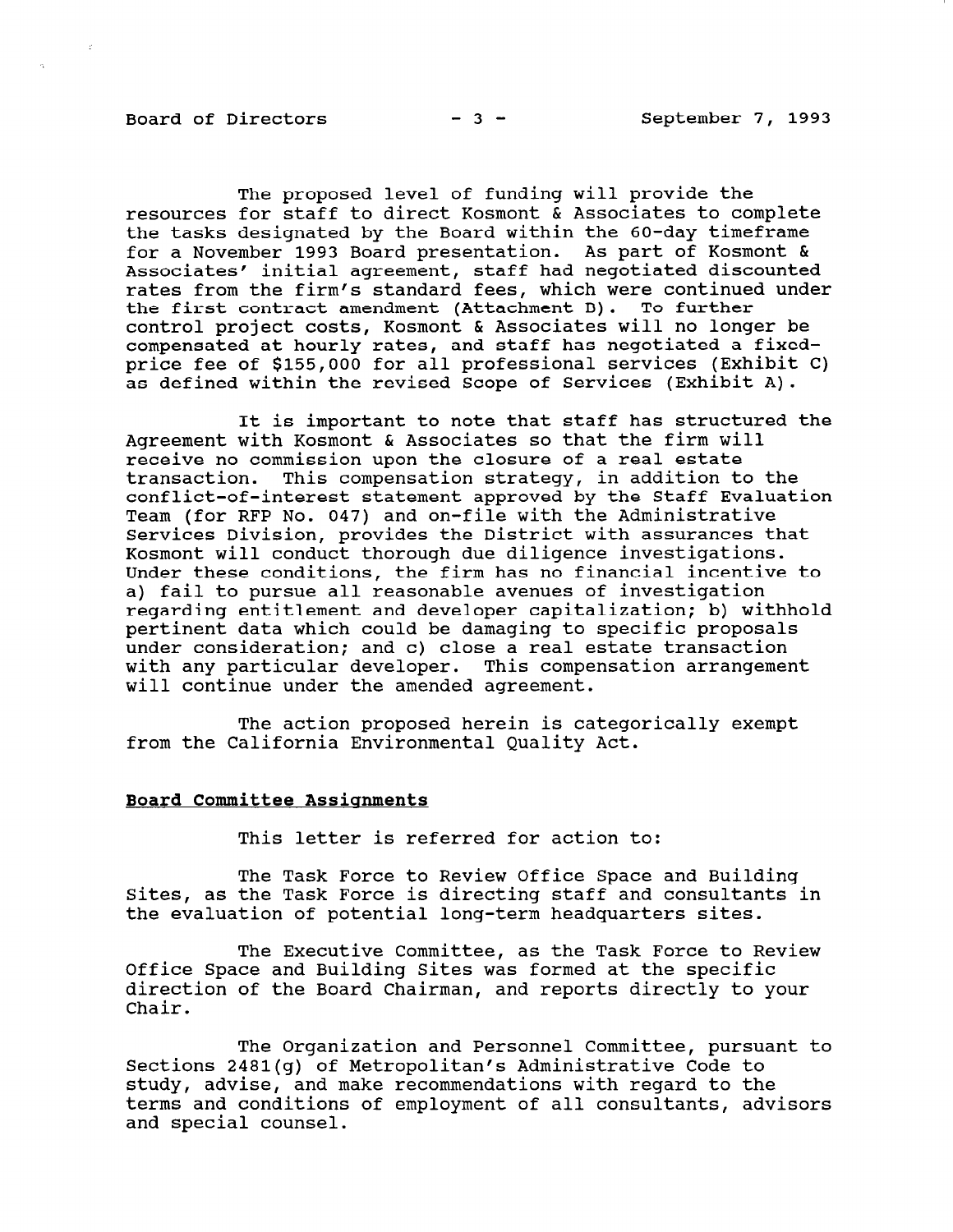#### Recommendation

### TASK FORCE TO REVIEW OFFICE SPACE AND BUILDING SITES, AND EXECUTIVE AND ORGANIZATION AND PERSONNEL COMMITTEES FOR ACTION.

It is recommended that the Board of Directors authorize the General Manager to execute a Second Amendment to Agreement No. 3825, in an amount not to exceed \$160,000, to provide for continuing predevelopment support services for the selection of a site for the District's long-term headquarters, in accordance with the terms of this letter and in a form approved by the General Counsel.

Board approval of the recommendation is categorically exempt from the application of the California Environmental Quality Act, because the recommendation consists of evaluation activities which do not result in disturbances to environmental resources.

flu (fime<br>p R. Wodraska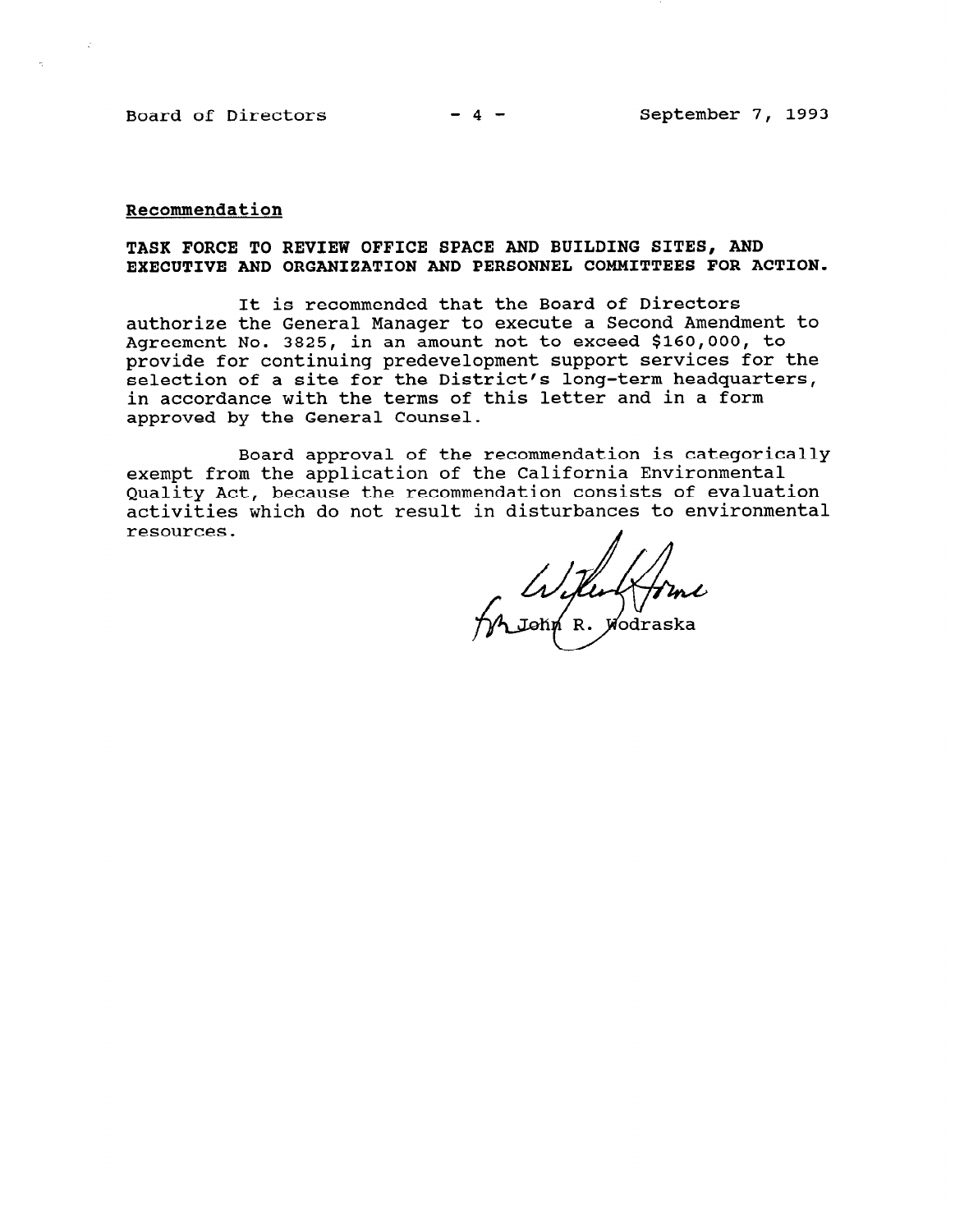Board of Directors  $-5$  - September 7, 1993

 $\langle \phi \rangle$ 

 $\mathcal{L}_{\mathcal{A}}$ 

Kosmont & Associates, Inc. Rate Schedule (Second Amendment to Agreement No. 3825)

President (Larry J. Kosmont) Principal (Charles E. Loveman, Jr., AICP) Vice President (David Rodriguez) Project Coordinator Project Associate/Analyst Technical Support Clerical Support

Fixed-Price Fee of \$155,000 for professional services of all above parties.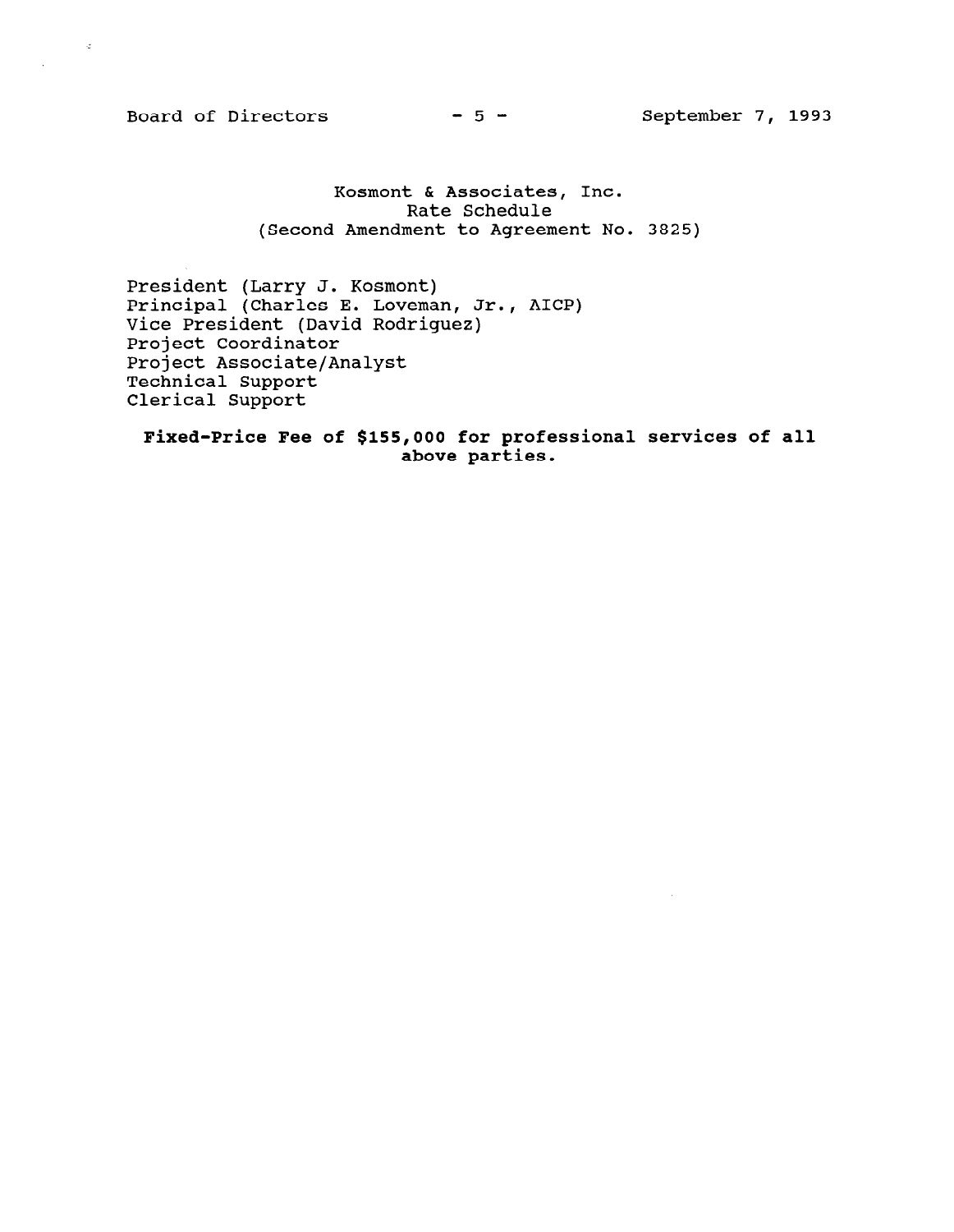### Kosmont & Associates, Inc.

# Scope of Work

- 1. Conduct follow-up meetings with Catellus as necessary to clarify RFP No. 047 transaction and compare to other alternatives.
- 2. Conduct meetings with the City of Los Angeles Department of Planning and 1st Council District Office to review RNL Scheme M and potential mitigation costs.
- 3. Revise Sunset site entitlement report to incorporate proposed RNL Scheme M alternative.
- 4. Meet with City of La Verne representatives to determine potential redevelopme agency assistance and entitlement/mitigation requirements of potential headquarters project.
- 5. Assess site access;street improvement and transit linkage requirements for. La Verne alternative.
- 6. Assist Design Team in evaluating the cost of rehabilitation, retrofit and tenant improvements to make the Times Mirror complex suitable for District occupancy.
- 7 Evaluate and report on entitlement, environmental and occupancy permi  $r_{\text{re} \rightarrow \text{r}}$  requirements for Times Mirror alternative.
- 8. Prepare a detailed financial analysis of the Times Mirror alternative, includin estimates of direct costs, indirect project costs, financing requirements and occupancy costs.
- 9. Work with District financial staff to develop an appropriate financing program for each headquarters alternative.
- IO. Prepare detailed timelines for the development and occupancy of each headquarters. project alternative.
- 11. Prepare a comparative evaluation of the entitlement and mitigation requirements for each of the headquarters alternatives.
- 12. Prepare a comparative evaluation of the transaction structure and cost of each alternative.
- 13. Attend team and staff meetings as required.
- 14. Conduct workshops with Building Task Force Committee, other Directors and staff Conduct workshops with banding has refer commance, which is advantages and disadvantages of each headquarters alternative.
- 15. Prepare and deliver presentations for the Building Task Force Committee and Board of Directors as necessary.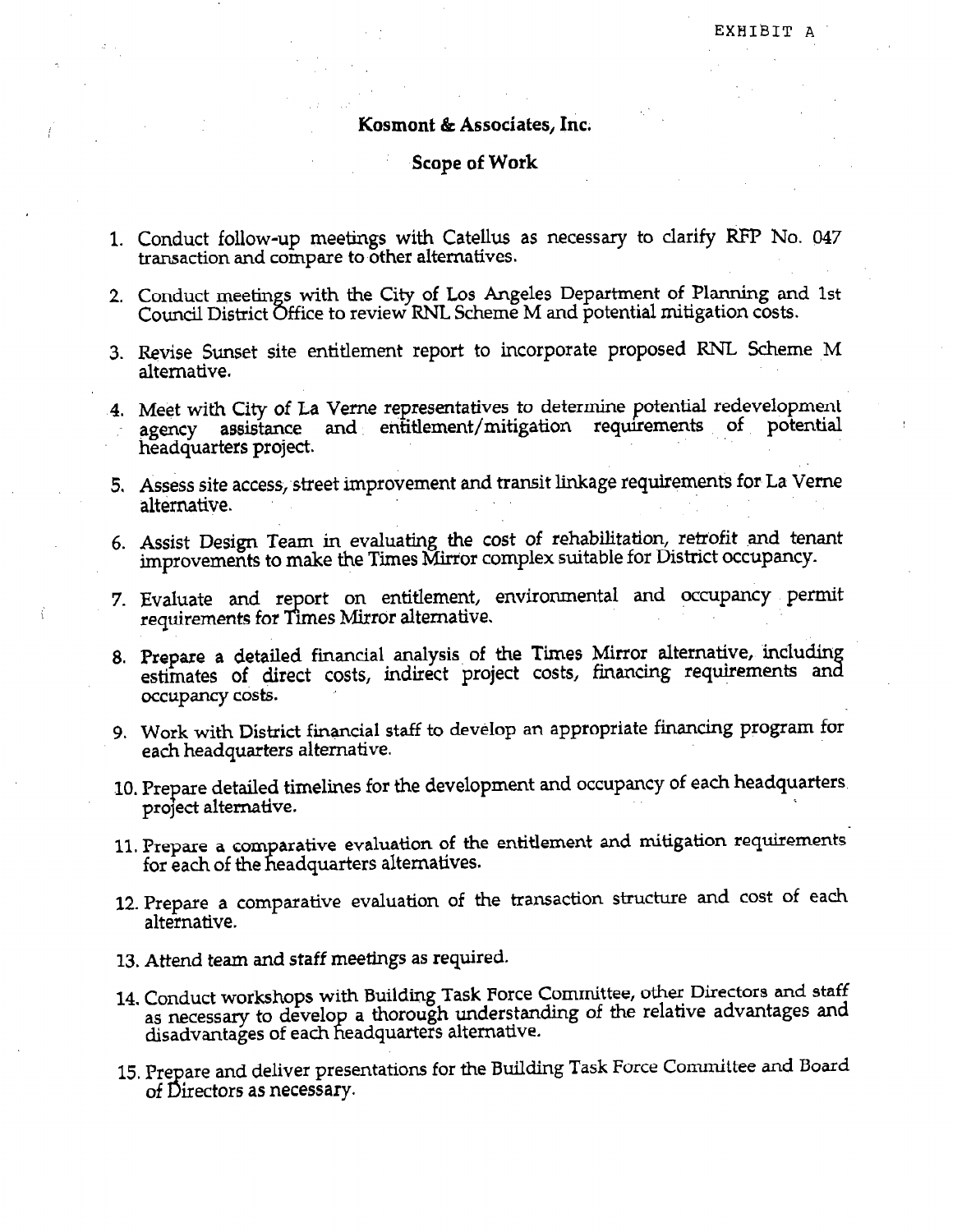Kosmont & Associates, Inc. Scope of Work, Continued.

16. Prepare Volume 3, documenting the RFP short list evaluation process.

17. Prepare Volume 4, documenting the comparison of the selected RFP project to the Sunset site, existing building (Times Mirror) and La Verne alternatives.

mwd102/Document4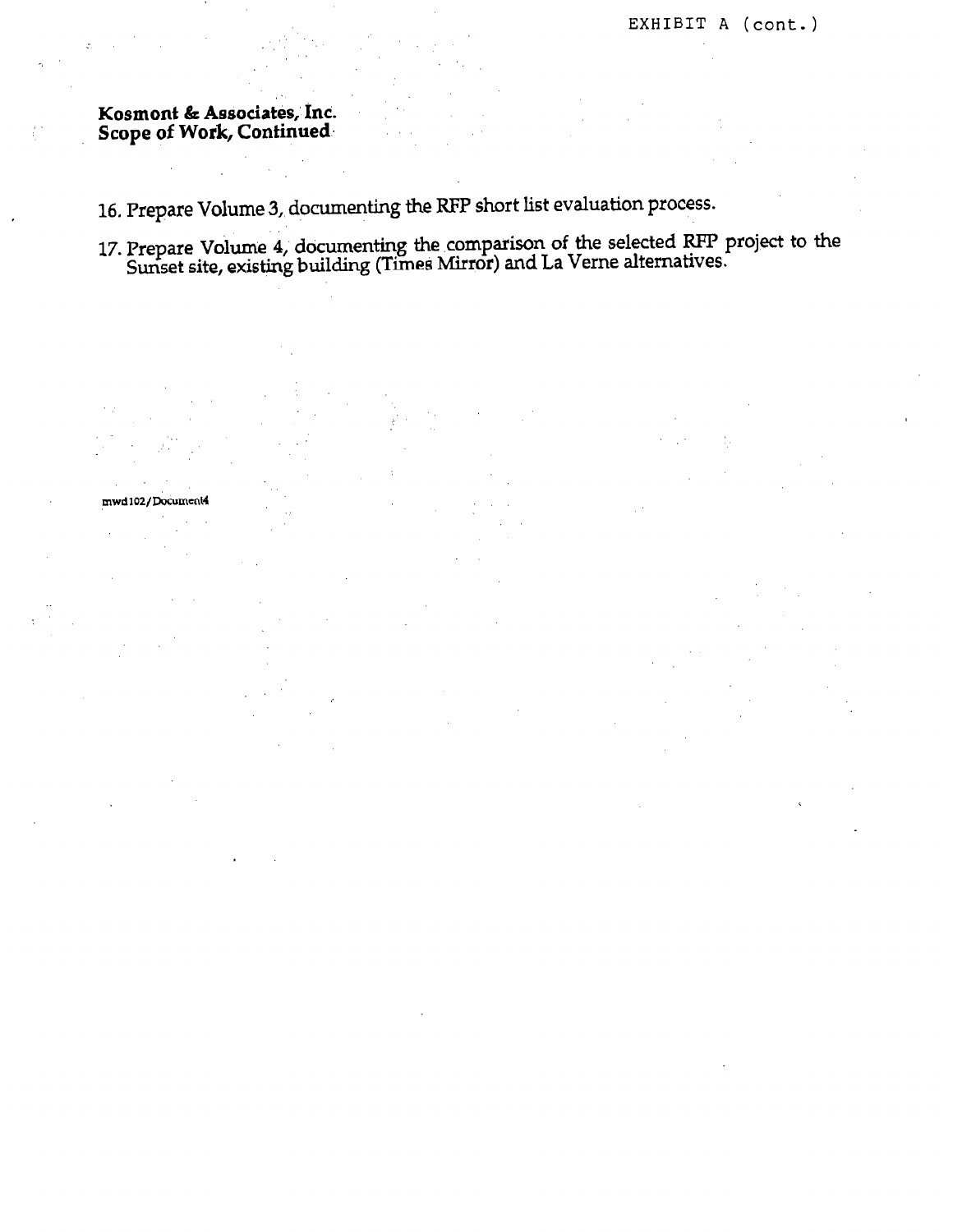## Kosmont & Associates, Inc. Rate Schedul (Agreement No. 3825 and First Amendment)

 $\sim$ 

| President (Larry J. Kosmont)<br>\$220/hour              |  |
|---------------------------------------------------------|--|
| Principal (Charles E. Loveman, Jr., AICP)<br>\$160/hour |  |
| Vice President (David Rodriguez)<br>\$140/hour          |  |
| Project Coordinator<br>\$110/hour                       |  |
| Project Associate/Analyst<br>\$90/hour                  |  |
| Technical Support<br>\$70/hour                          |  |
| Clerical Support<br>\$40/hour                           |  |

 $\sim$